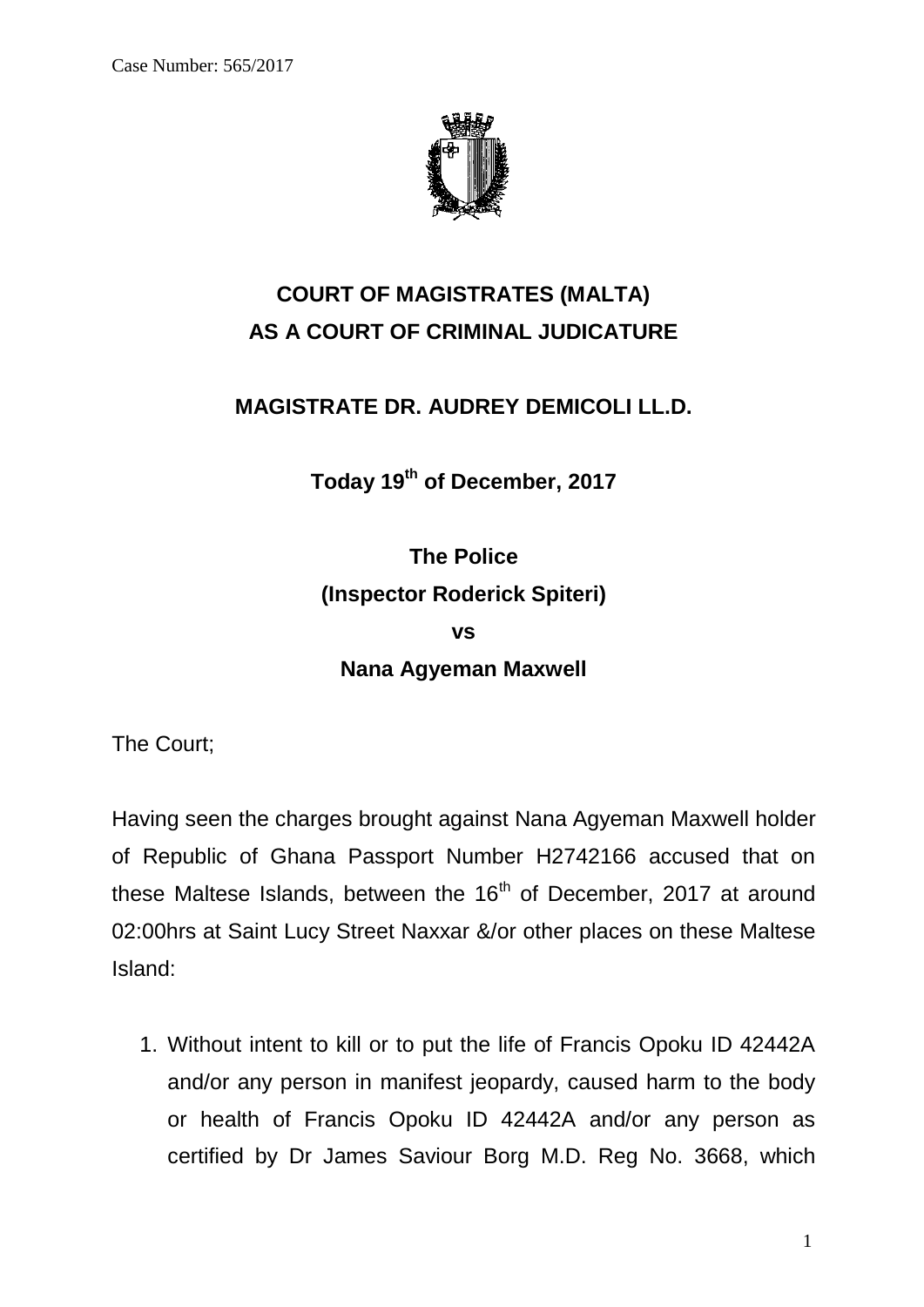injury permanent defect in any part of the physical structure of the body and/or serious and permanent disfigurement in the face.

2. Had in your possession a pointed and sharp weapon and/or instrument with the licence of the Commissioner of Police.

The Court was asked in case of guilt, pronounce judgment or in any subsequent order, sentence the person convicted to the payment, wholly or in part, to the registrar, of the costs incurred in connection with the employment of the proceedings of any expert or referee, as per Art 533 of Cap 9 of the Laws of Malta.

The Court was asked to in case of guilt to provide for the security/safety of the victims as per Art 383 of Cap 9 of the Laws of Malta.

The Court was asked to in case of guilt to issue a protection order so as to provide for the security/safety of the victims as per Art 412C of Cap 9 of the Laws of Malta.

Having seen all records of the proceedings.

Having heard the accused plead guilty to all the charges brought against him, notwithstanding the fact that the Court warned him of the consequences of his guilty plea after having afforded him sufficient time within which to withdraw his guilty plea, the Court has no alternative but to find him guilty of the charges brought against him.

With regards to punishment the Court took into consideration the fact that the accused filed a guilty plea at such an early stage of the proceedings but it also took into consideration the serious nature of the